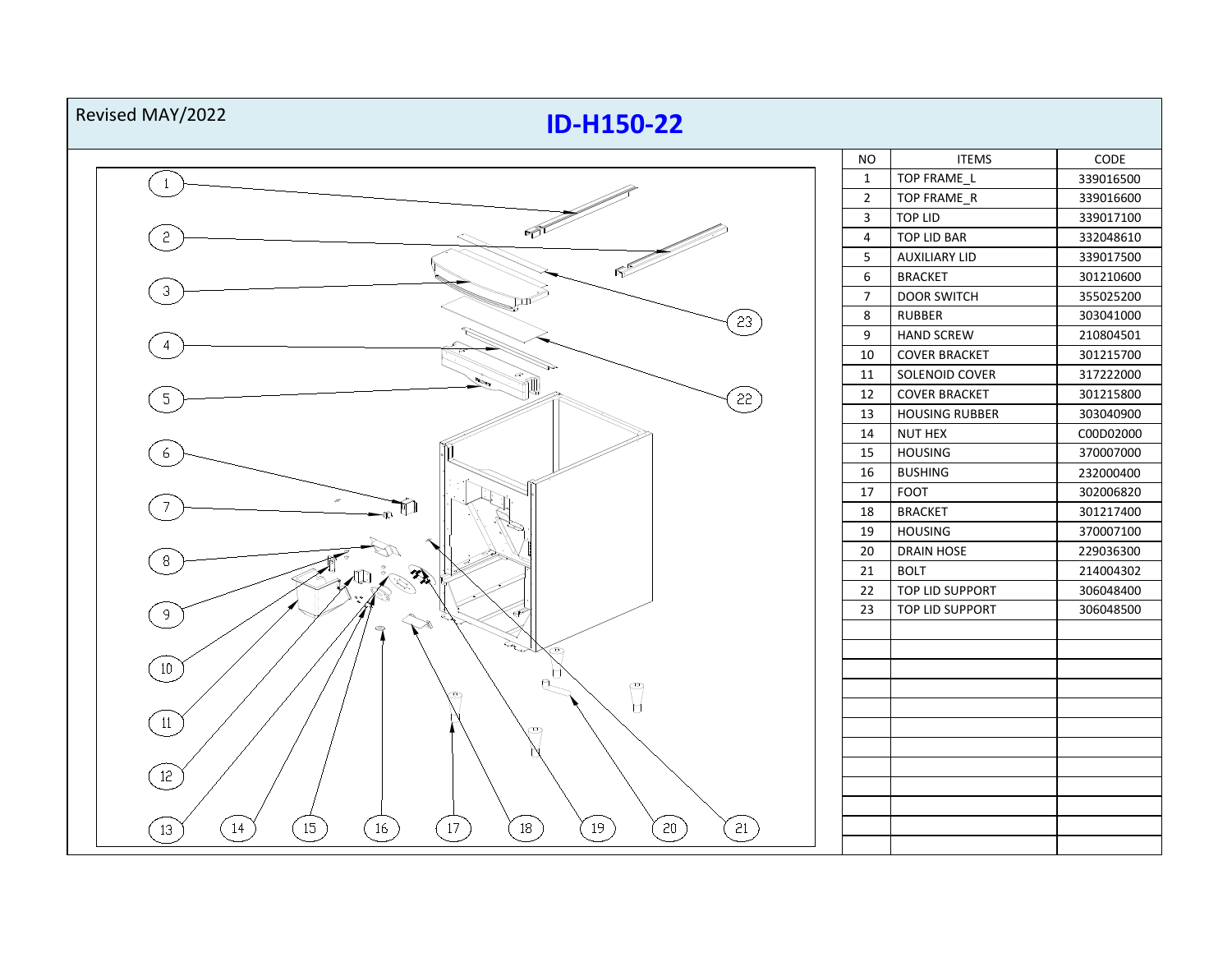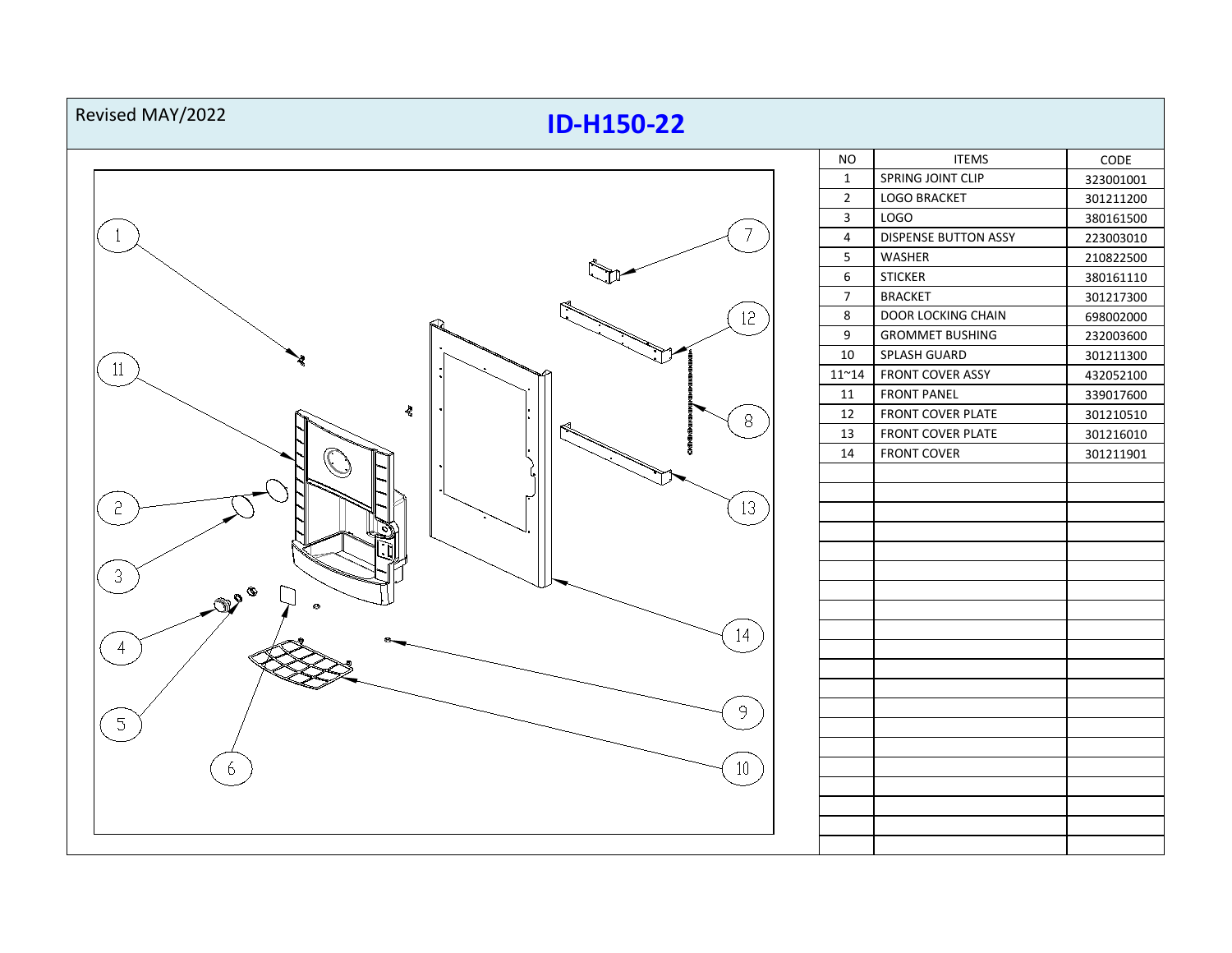| Revised MAY/2022<br><b>ID-H150-22</b>          |                |                         |                 |
|------------------------------------------------|----------------|-------------------------|-----------------|
|                                                | <b>NO</b>      | <b>ITEMS</b>            | $\mathsf{CODE}$ |
|                                                | $\mathbf{1}$   | <b>DRAIN BOLT</b>       | 214028300       |
| $\mathbf{1}$                                   | $\overline{2}$ | WASHER                  | 303005501       |
|                                                | $\overline{3}$ | <b>DRAIN NUT</b>        | 215010700       |
|                                                | $\overline{4}$ | SOCKET NPT 3/4"         | 215019050       |
|                                                | $5\phantom{.}$ | <b>BRACKET</b>          | 301216800       |
| $\sqrt{2}$<br>Ş                                | $\,$ 6 $\,$    | SPRING 23               | 203002200       |
|                                                | $\overline{7}$ | DRAIN HOSE              | 229036400       |
|                                                | 8              | FOAM PE                 | 306047800       |
|                                                | $9 - 11$       | <b>DRAIN PLATE ASSY</b> | 417022200       |
| $10\,$                                         | 9              | <b>DRAIN PLATE</b>      | 332048301       |
|                                                | 10             | <b>DRAIN BUCKET</b>     | 339017700       |
|                                                | 11             | FOAM PE                 | 306048100       |
|                                                |                |                         |                 |
|                                                |                |                         |                 |
|                                                |                |                         |                 |
|                                                |                |                         |                 |
| 11                                             |                |                         |                 |
|                                                |                |                         |                 |
|                                                |                |                         |                 |
|                                                |                |                         |                 |
| $\overline{3}$                                 |                |                         |                 |
|                                                |                |                         |                 |
| 9                                              |                |                         |                 |
| $\quad \  \  \, \otimes$<br>踏                  |                |                         |                 |
| Q                                              |                |                         |                 |
| $5\phantom{.0}$                                |                |                         |                 |
|                                                |                |                         |                 |
|                                                |                |                         |                 |
| 6                                              |                |                         |                 |
|                                                |                |                         |                 |
| 7                                              |                |                         |                 |
|                                                |                |                         |                 |
| $\left[\begin{array}{cc} 8 \end{array}\right]$ |                |                         |                 |
|                                                |                |                         |                 |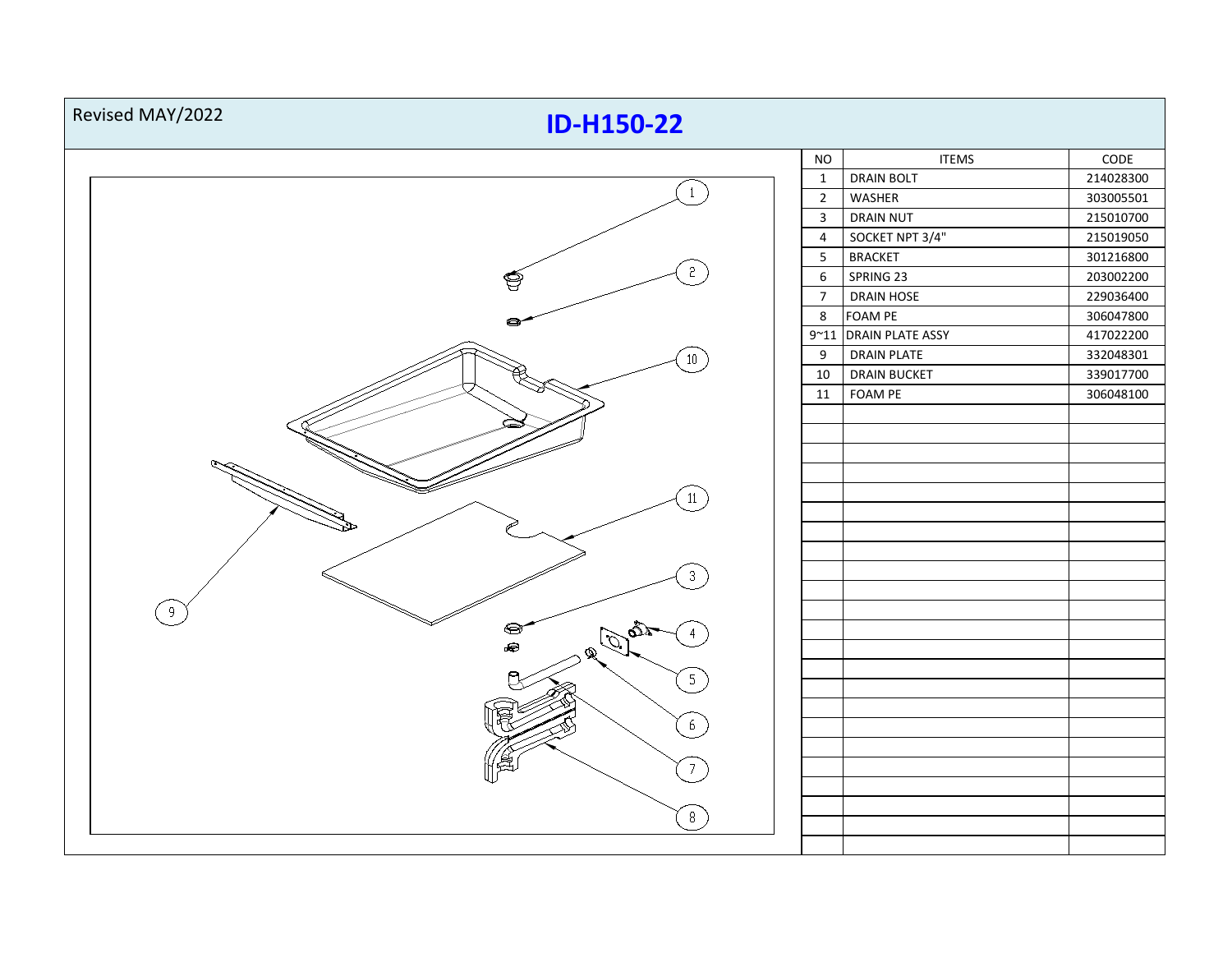| Revised MAY/2022<br><b>ID-H150-22</b>                 |                  |                      |                   |  |
|-------------------------------------------------------|------------------|----------------------|-------------------|--|
|                                                       | <b>NO</b>        | <b>ITEMS</b>         | $\texttt{CODE}{}$ |  |
|                                                       | $\mathbf{1}$     | <b>DRIVE MOTOR</b>   | 406028400         |  |
| $\overline{7}$                                        | $\overline{2}$   | <b>MOTOR COVER</b>   | 317222700         |  |
|                                                       | $\mathbf{3}$     | <b>BRACKET</b>       | 406028400         |  |
|                                                       | $\sqrt{4}$       | <b>WASHER PLAIN</b>  | 211003100         |  |
|                                                       | $5\phantom{a}$   | <b>WASHER SPRING</b> | 211006800         |  |
|                                                       | $\,$ 6 $\,$      | <b>BOLT HEX</b>      | 214026500         |  |
|                                                       | $\overline{7}$   | <b>HAIRIPN</b>       | 315008500         |  |
|                                                       | 8                | <b>MIXING BAR</b>    | 436004500         |  |
|                                                       | $\boldsymbol{9}$ | ROTATING WHEEL       | 436004600         |  |
|                                                       | 10               | <b>MOTOR COVER</b>   | 317222600         |  |
|                                                       | 11               | CAPACITOR            | 387004900         |  |
| $\mathbb{R}$<br>$8\,$                                 |                  |                      |                   |  |
|                                                       |                  |                      |                   |  |
| $\overline{1}$                                        |                  |                      |                   |  |
|                                                       |                  |                      |                   |  |
| O)<br>$\left( \begin{array}{c} 2 \end{array} \right)$ |                  |                      |                   |  |
|                                                       |                  |                      |                   |  |
| $9^{\circ}$<br>Ó                                      |                  |                      |                   |  |
| $\left(3\right)$                                      |                  |                      |                   |  |
|                                                       |                  |                      |                   |  |
| $\overline{4}$                                        |                  |                      |                   |  |
| o                                                     |                  |                      |                   |  |
| 5 <sup>1</sup>                                        |                  |                      |                   |  |
| $\left(10\right)$<br><b>ACCEPTED</b>                  |                  |                      |                   |  |
| <b>CES DES DIGITAS</b>                                |                  |                      |                   |  |
| 6                                                     |                  |                      |                   |  |
| $\left[11\right]$                                     |                  |                      |                   |  |
|                                                       |                  |                      |                   |  |
|                                                       |                  |                      |                   |  |
|                                                       |                  |                      |                   |  |
|                                                       |                  |                      |                   |  |
|                                                       |                  |                      |                   |  |
|                                                       |                  |                      |                   |  |
|                                                       |                  |                      |                   |  |
|                                                       |                  |                      |                   |  |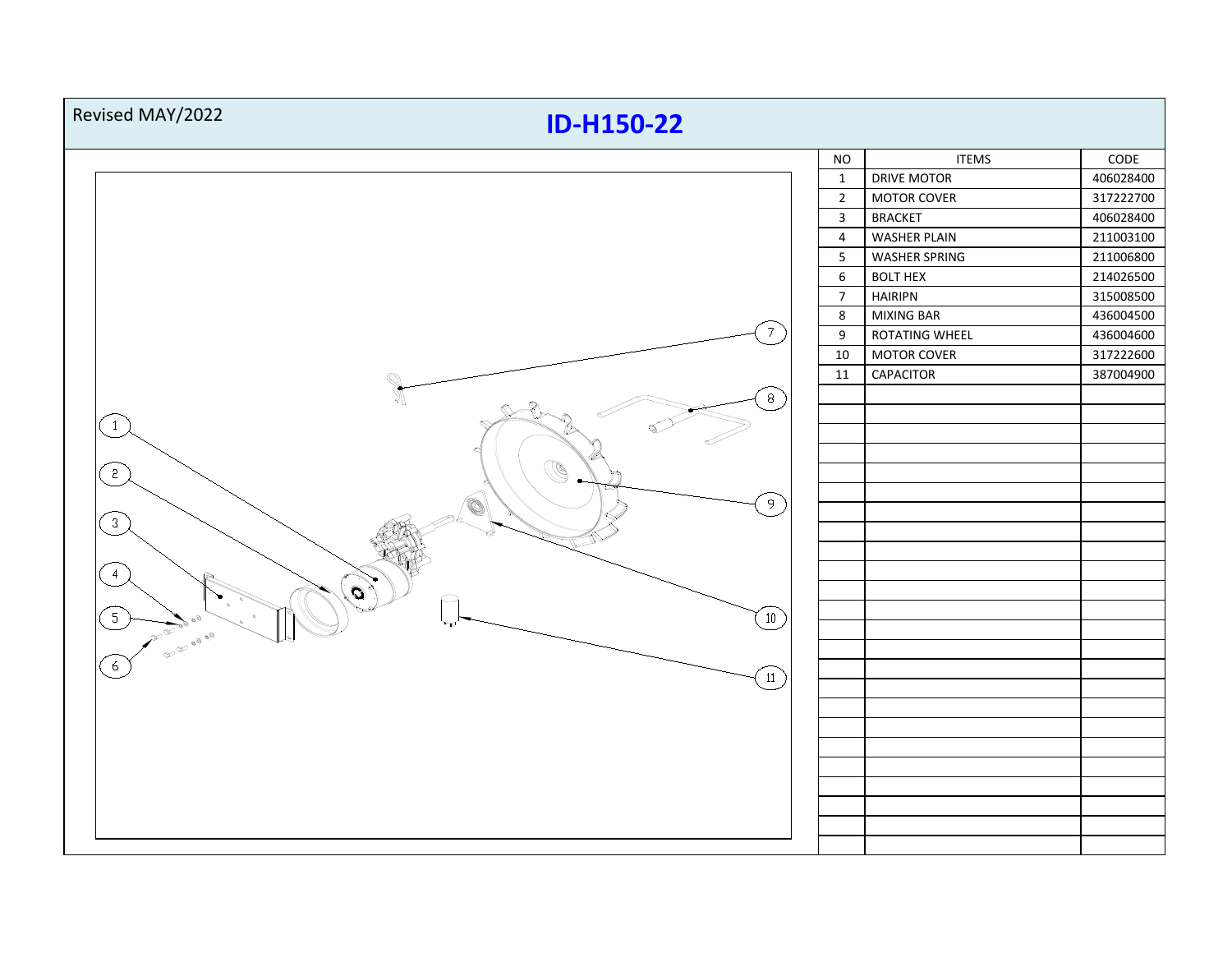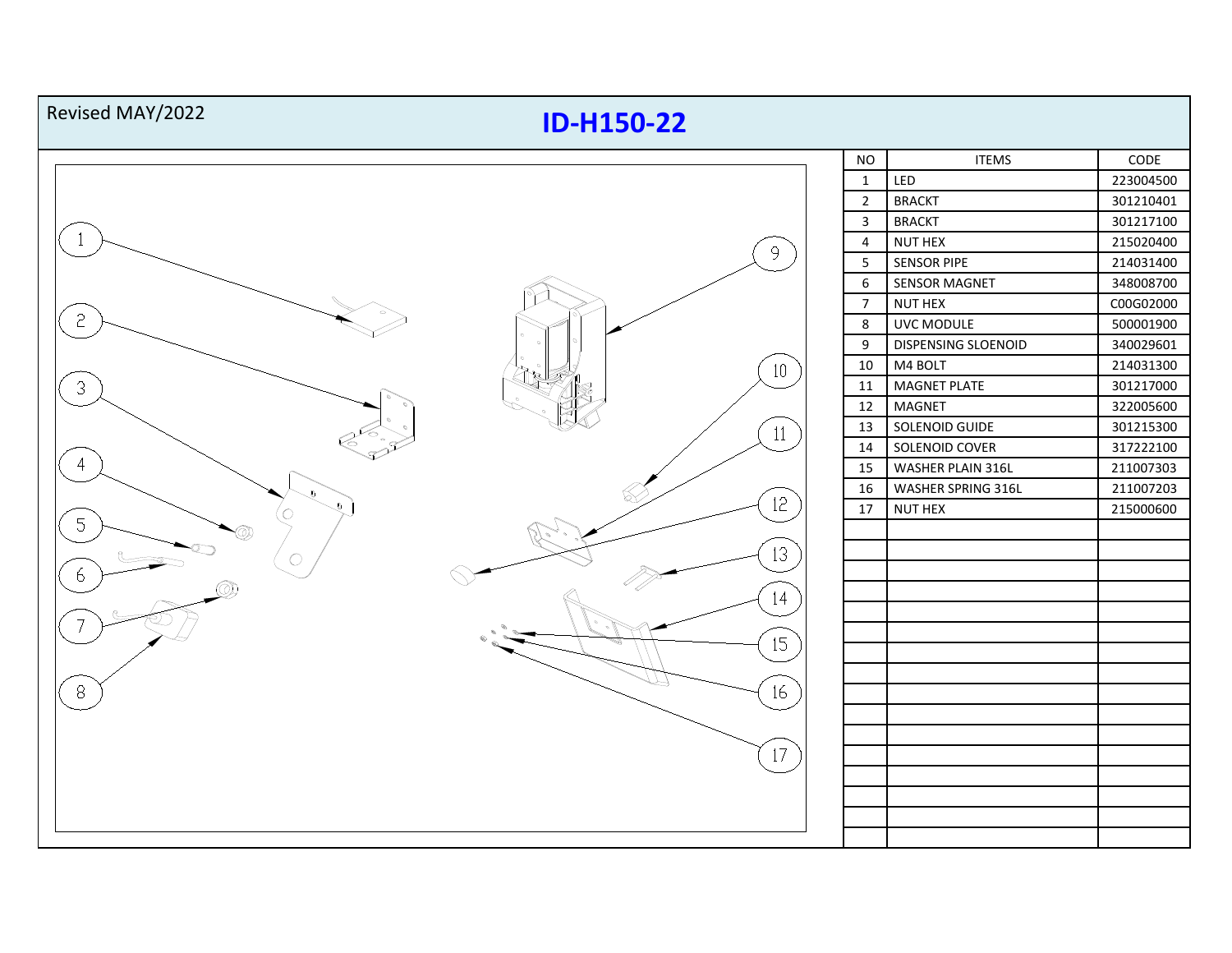